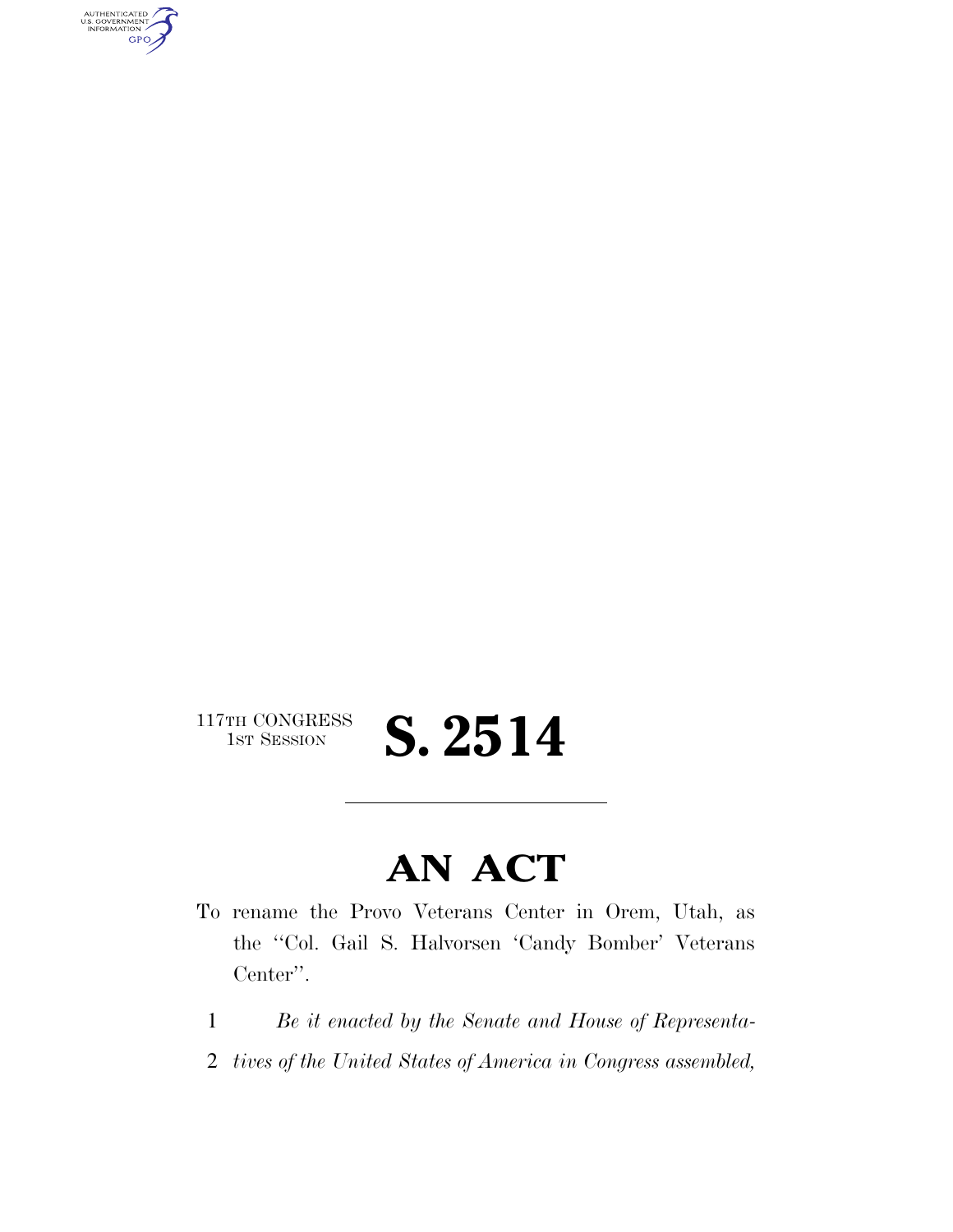| $\mathbf{1}$   | <b>SECTION</b><br><b>DESIGNATION OF</b><br>COL.<br><b>THE</b><br><b>GAIL</b><br>1.<br><b>S.</b> |
|----------------|-------------------------------------------------------------------------------------------------|
| $\overline{2}$ | HALVORSEN "CANDY BOMBER" VETERANS                                                               |
| 3              | <b>CENTER.</b>                                                                                  |
| $\overline{4}$ | (a) FINDINGS.—Congress finds the following:                                                     |
| 5              | (1) Gail Halvorsen was born in Salt Lake City,                                                  |
| 6              | Utah, on October 10, 1920, and spent his youth                                                  |
| 7              | with his family on small farms in Utah and Idaho.                                               |
| 8              | (2) After a brief stint at Utah State University,                                               |
| 9              | Gail Halvorsen joined the Civilian Pilot Training                                               |
| 10             | Program where he earned his pilot's license in 1941.                                            |
| 11             | During that same year, Halvorsen joined the Civil                                               |
| 12             | Air Patrol as a pilot.                                                                          |
| 13             | (3) Gail Halvorsen joined the United States                                                     |
| 14             | Army Air Corps in 1942 and trained flying fighter                                               |
| 15             | jets with the Royal Air Force. Upon his return from                                             |
| 16             | training, he was assigned to fly transport missions                                             |
| 17             | in the South Atlantic Theater.                                                                  |
| 18             | (4) After World War II and the division of Ber-                                                 |
| 19             | lin into occupation zones, disputes broke out between                                           |
| 20             | the Western Allies and the Soviet Union over the fu-                                            |
| 21             | ture of Europe.                                                                                 |
| <u>22</u>      | (5) Negotiations deteriorated, and in June of                                                   |
| 23             | 1948 Soviet forces locked down all land routes con-                                             |
| 24             | necting Western Germany with the allied portions of                                             |
| 25             | Berlin. Approximately 2,000,000 people in West                                                  |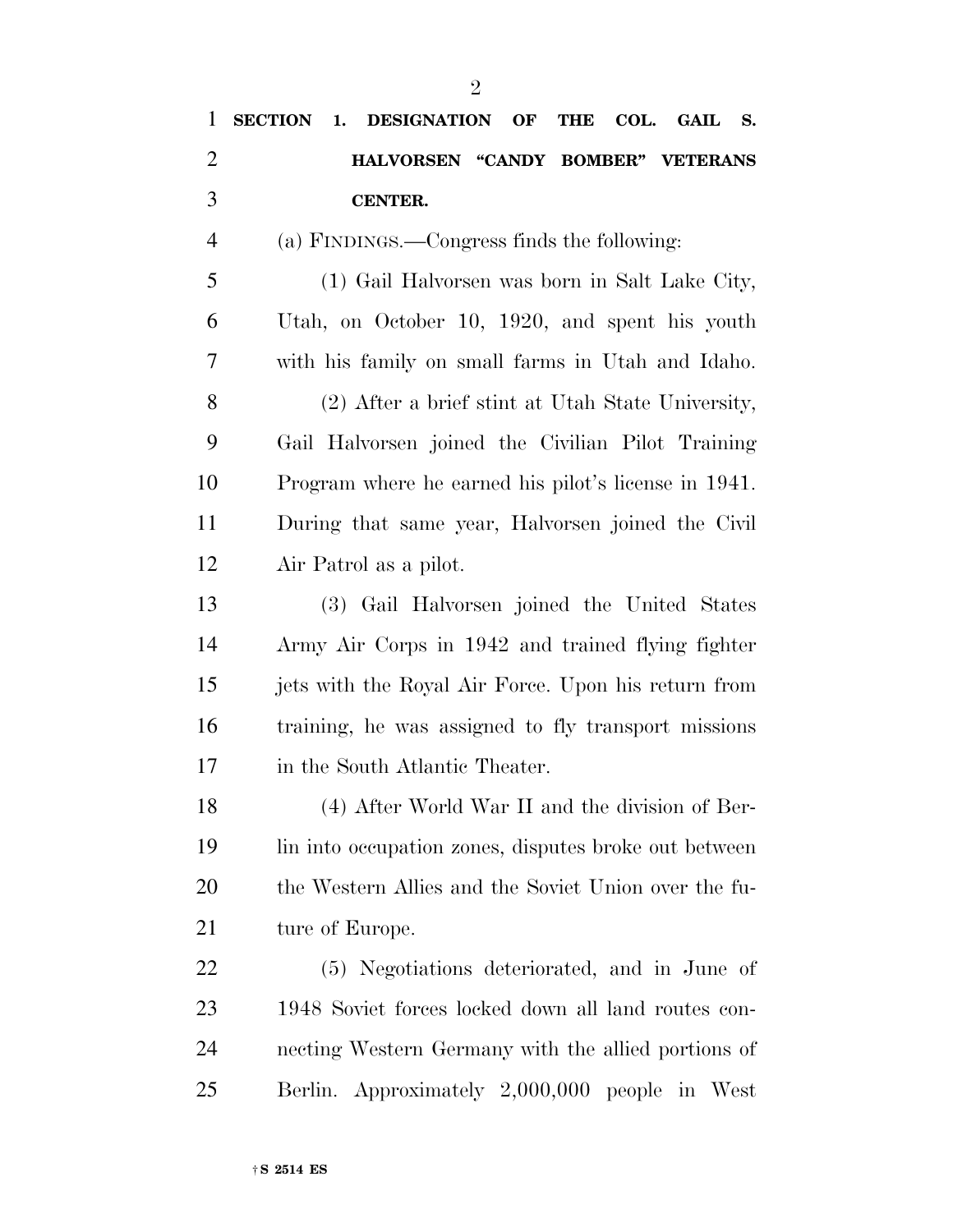| $\mathbf{1}$   | Berlin were left completely isolated. Starvation, pov- |
|----------------|--------------------------------------------------------|
| $\overline{c}$ | erty, and desperate want ensued.                       |
| 3              | $(6)$ In an effort to alleviate the immense human      |
| $\overline{4}$ | suffering, the allies decided to drop supplies to peo- |
| 5              | ple of West Berlin from the air until a diplomatic     |
| 6              | solution to the blockade could be reached. Termed      |
| 7              | by United States forces "Operation Vittles", the       |
| 8              | Berlin Airlift began on June 26, 1948.                 |
| 9              | (7) Gail Halvorsen was assigned to Germany in          |
| 10             | 1948 to work as an airlift pilot where he flew $C-47$  |
| 11             | and C-54 cargo planes as part of Operation Vittles.    |
| 12             | (8) While on mission at Tempelhof Airport in           |
| 13             | Berlin, Halvorsen noticed a group of German chil-      |
| 14             | dren standing just outside the barb wire fence.        |
| 15             | (9) The children were destitute and clearly had        |
| 16             | very little to eat. Halvorsen gave the children two    |
| 17             | sticks of gum he had in his pocket, which they split   |
| 18             | into little pieces to share among themselves.          |
| 19             | (10) Colonel Halvorsen was deeply affected by          |
| 20             | the experience and wanted to do more to help. He       |
| 21             | promised the children he would drop more candy to      |
| 22             | them from his plane as he flew his regular airlift     |
| 23             | missions.                                              |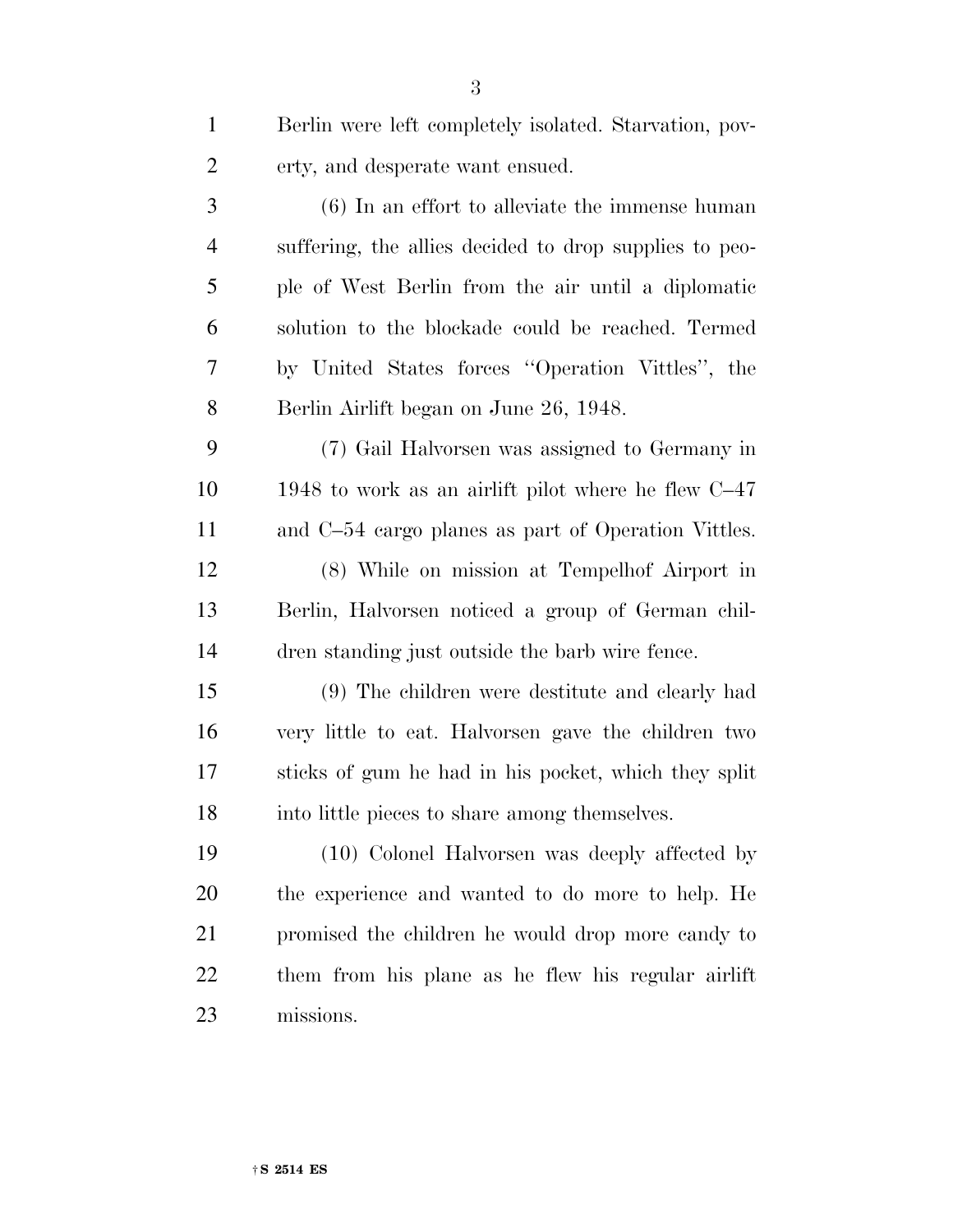(11) Halvorsen told the children they would rec- ognize his plane by a back-and-forth waggle of his wings as he flew over.

 (12) Colonel Halvorsen enlisted his copilot and engineer in the project and began attaching their candy rations to miniature parachutes which they dropped from their plane to the starving children below.

 (13) The children of Berlin gave Halvorsen many nicknames including ''Uncle Wiggly Wings'', ''The Chocolate Flier'', ''The Gum Drop Kid'', and ''The Chocolate Uncle''. He eventually became known around the world as ''The Candy Bomber''. (14) Lieutenant General William H. Turner, who directed the Berlin Airlift, learned about Halvorsen's efforts and officially expanded the idea into a full-blown operation known as ''Little Vittles''

 (15) As the candy drops continued, word of Op- eration Little Vittles reached the United States. Families, schoolchildren, and candymakers in the United States began contributing candy and home- made parachutes that Halvorsen and other pilots could drop.

as a play on the broader operation's name.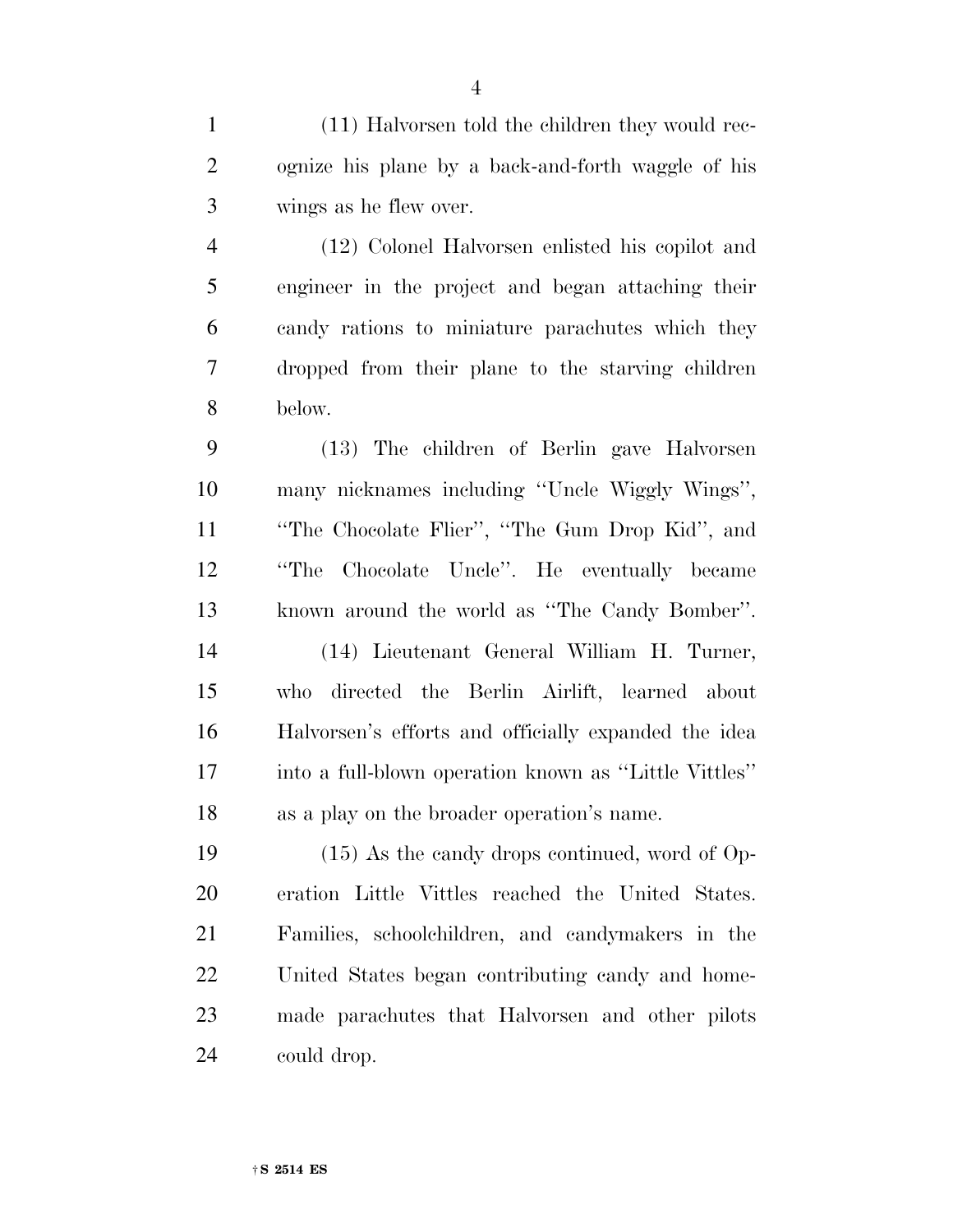| $\mathbf{1}$   | (16) When the Berlin Airlift ended, an esti-              |
|----------------|-----------------------------------------------------------|
| $\overline{2}$ | mated 250,000 parachutes containing approximately         |
| 3              | 21 tons of candy had been dropped by Halvorsen            |
| $\overline{4}$ | and his fellow airmen as a part of Operation Little       |
| 5              | Vittles.                                                  |
| 6              | (17) Halvorsen retired from the military in               |
| 7              | 1974 after 31 years of service and more than $8,000$      |
| 8              | hours of flying time.                                     |
| 9              | (18) Since his retirement, Halvorson has con-             |
| 10             | tinued his humanitarian service. He has voluntarily       |
| 11             | represented the United States Air Force and the           |
| 12             | United States abroad and has re-enacted his famous        |
| 13             | candy drops several times in Berlin and around the        |
| 14             | world.                                                    |
| 15             | (19) Halvorsen has also been a tremendous                 |
| 16             | boon to his community through church service and          |
| 17             | other local contributions.                                |
| 18             | (20) Gail Halvorsen turned 100 years old on               |
| 19             | October 10, 2020.                                         |
| 20             | (b) DESIGNATION.—The Provo Veterans Center of             |
| 21             | the Department of Veterans Affairs located at 360 State   |
| 22             | Street, Orem, Utah, shall after the date of the enactment |
| 23             | of this Act be known and designated as the "Col. Gail"    |
| 24             | S. Halvorsen 'Candy Bomber' Veterans Center".             |
|                |                                                           |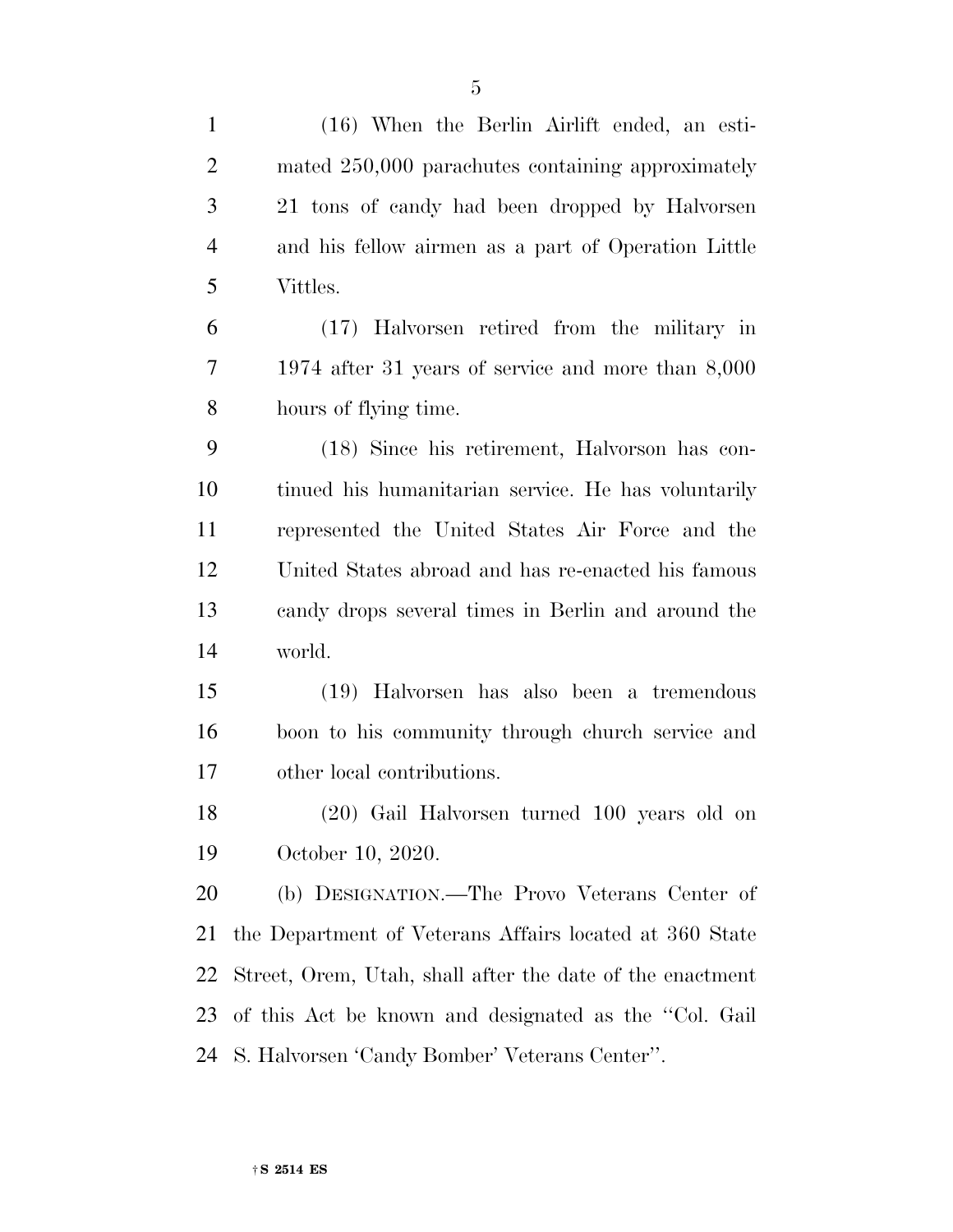(c) REFERENCE.—Any reference in any law, regula- tion, map, document, paper, or other record of the United States to the veterans center referred to in subsection (b) shall be considered to be a reference to the Col. Gail S. Halvorsen ''Candy Bomber'' Veterans Center.

Passed the Senate December 18 (legislative day, December 17), 2021.

Attest:

*Secretary.*